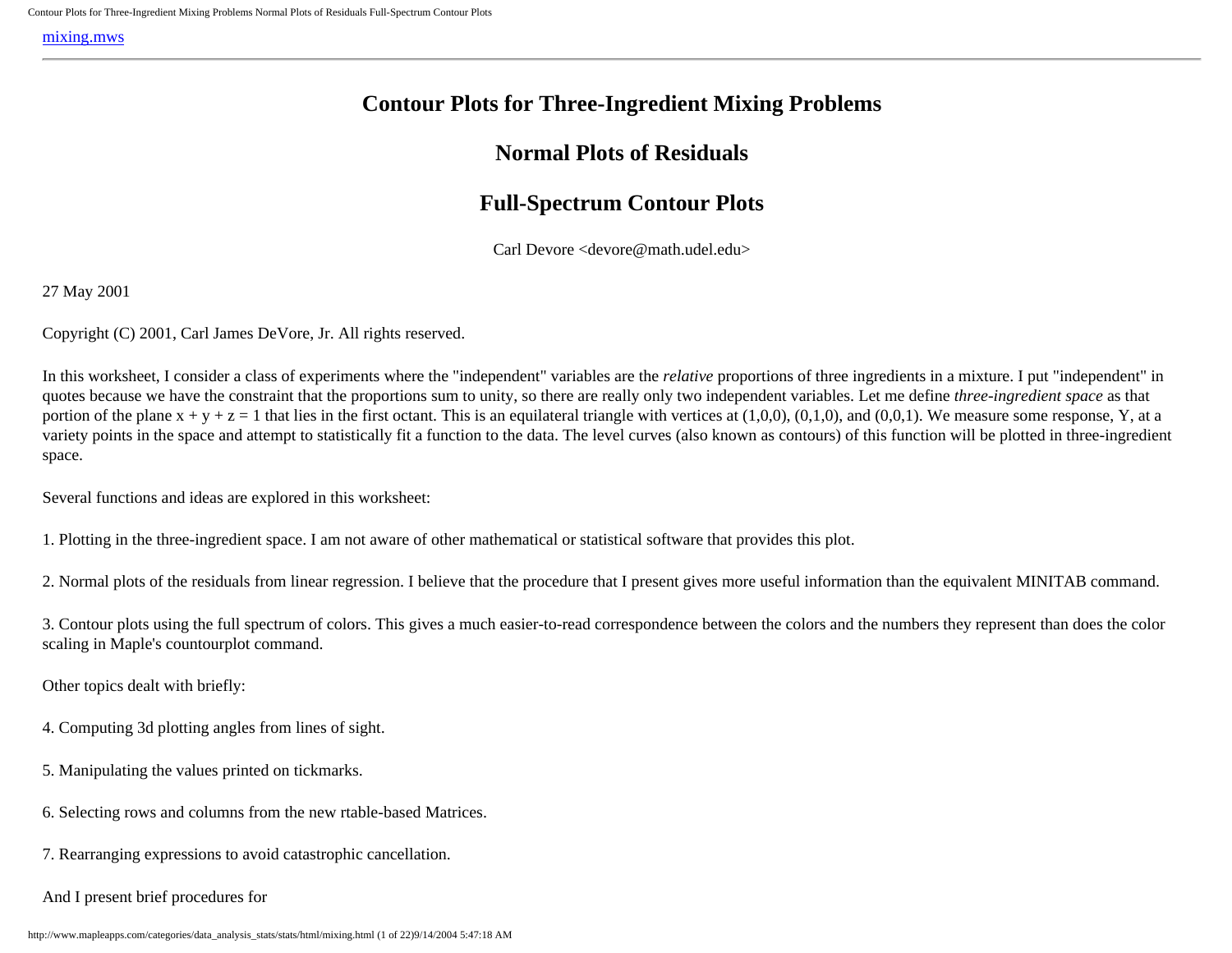8. F-test for significance of regression (also known as ANOVA: ANalysis Of VAriance).

9. Finding the data points corresponding to outlying residuals.

If you use this worksheet, please send me email <devore@math.udel.edu> to discuss it, to make suggestions, or just to say "hi". I am frequently willing to write Maple programs if the topic interests me. I can be reached via paper mail at

Carl Devore

655 E3 Lehigh Rd

Newark DE 19711

USA

or by phone at (302) 738-2606 or (302) 831-3176. But email is the best way to reach me.

Caveat: I am not a statistician. If I have made any statistical errors in the following, please inform me.

- > **restart;**
- > **Digits:= trunc(evalhf(Digits));**

 $Digits = 14$ 

#### > **UseHardwareFloats:= true:**

Some abbreviations that are useful for all matrix work:

- > **`&T`:= LinearAlgebra:-Transpose:**
- $>$   $\&L := X \text{convert}(X,\text{list})$ :
- > **`&LL`:= X -> convert(X, listlist):**
- > **`&/`:= (X,Y) -> LinearAlgebra:-LeastSquares(Y,X):**

We want to use the perpendiculars of the triangle as the coordinate axes, each being scaled from 0 to 1. Since each side of the triangle corresponds to a variable being set to 0, each axis will go from 1 at a vertex to 0 at the opposite side. It is theoretically possible to do this with 2-dimensional plotting commands, but it would make the handling of the axes and tickmarks difficult, and we would have to use a complicated projection. With a few tricks, we can get Maple's 3-dimensional plotting commands to do most of the work. Then all we have to do is plot in three-ingredient space and everything appears natural.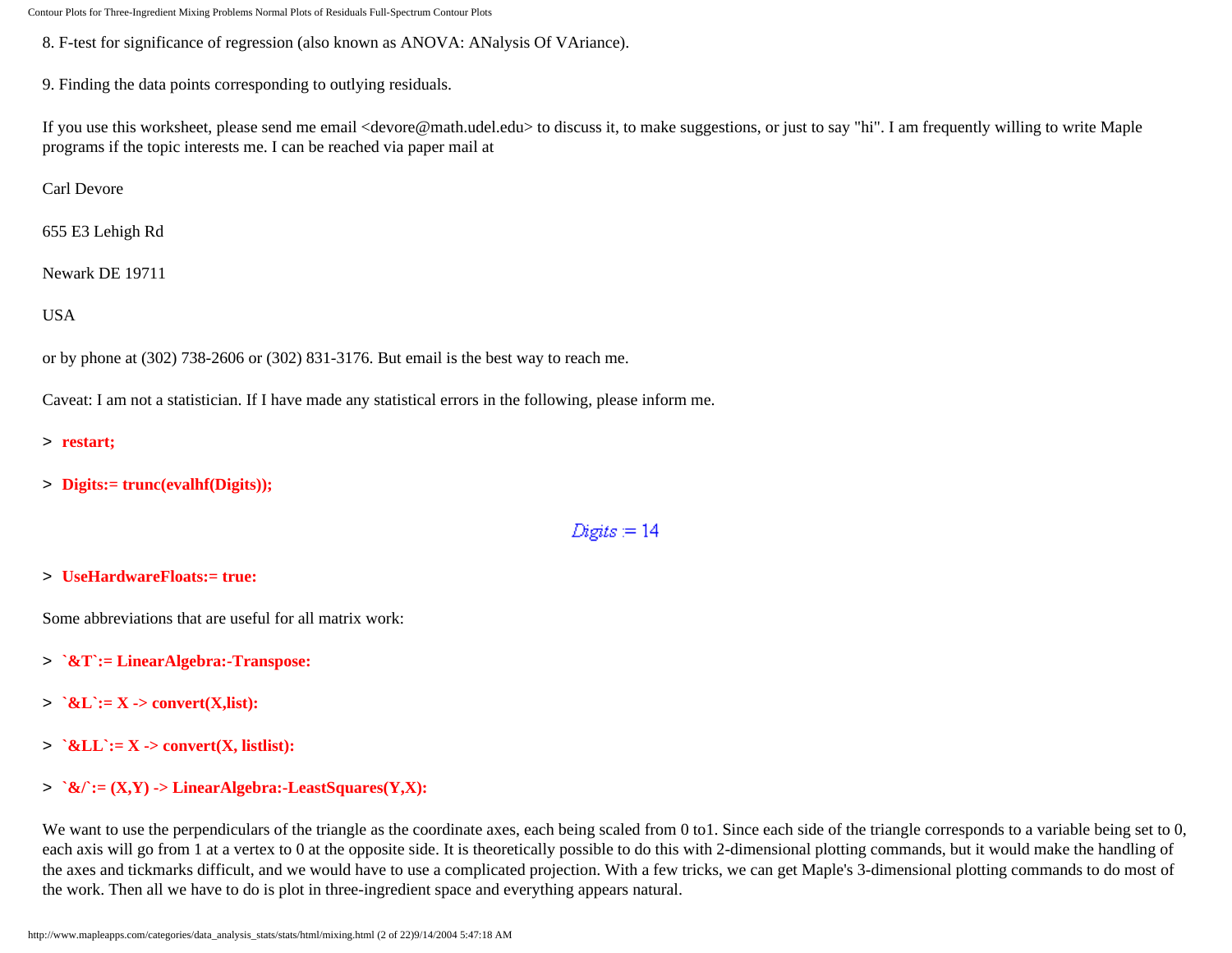The main trick is to take a 3d plot of three-ingredient space and view it at an angle that causes the coordinate axes to appear as the perpendiculars of the equilateral triangle. Thus, we want the axes to appear as if they intersect at the centroid of the triangle, the point (1/3, 1/3, 1/3). Imagine viewing this from the octant where all coordinates are negative, so that the axes are between you and the triangle. We want the line from  $(1/3, 1/3, 1/3)$  to  $(0,0,0)$  to be a line of sight, so you can imagine that you are viewing from the point  $(-1,-1,-1)$ , which is on that line. Maple's plots work in terms of spherical-coordinate angles rather than viewpoints or sightlines. We convert the point  $(-1,-1,-1)$  to spherical coordinates.

#### > **`xyz->spherical`:=**

 $(x,y,z)$  -> (sqrt(x^2+y^2+z^2), arctan(x,y), Pi/2 - arctan(z, sqrt(x^2+y^2)));

$$
xyz\rightarrow spherical := (x,y,z) \rightarrow \left(\sqrt{x^2+y^2+z^2}, \arctan(x,y), \frac{1}{2}\pi - \arctan(z, \sqrt{x^2+y^2})\right)
$$

> **rho, theta, phi:= `xyz->spherical`(-1,-1,-1);**

$$
\rho, \theta, \phi := \sqrt{3}, -\frac{3}{4}\pi, \frac{1}{2}\pi + \arctan\left(\frac{1}{2}\sqrt{2}\right)
$$

Maple requires the angles in plot commands to be in degrees.

> **theta,phi:= evalf(map(x-> x\*180/Pi, [theta,phi]))[];**

 $\theta$ ,  $\phi$  = -135., 125.26438968276

Next, we need to make the axes the right length. The corners of the triangle are at position 1 on each axis. The origin appears to be at  $(1/3, 1/3, 1/3)$ . It follows that to get the axes to extend to the opposite sides of the triangle, we need to extend each axis by half of its original length. So each axis goes from -1/2 to 1.

#### > **axes\_range:= -0.5..1:**

Now we need to change the values printed on the tickmarks. We want to map  $0.1$  to  $-1/2.1$ , so the transformation is  $(3*t-1)/2$ .

First, make a list of the values that we want printed on the axes. I like  $.1, .2, ..., .9$ .

#### > **ts:= [seq(.1\*i, i= 1..9)]:**

The decimal points just add unnecessary clutter to the plot. I remove them. So "1" corresponds to 10%, "4" to 40%, etc.

 $>$  **Ticks:**= zip(`=`, map(t-> (3\*t-1)/2, ts), map(x-> sprintf("%1d", round(10\*x)), ts));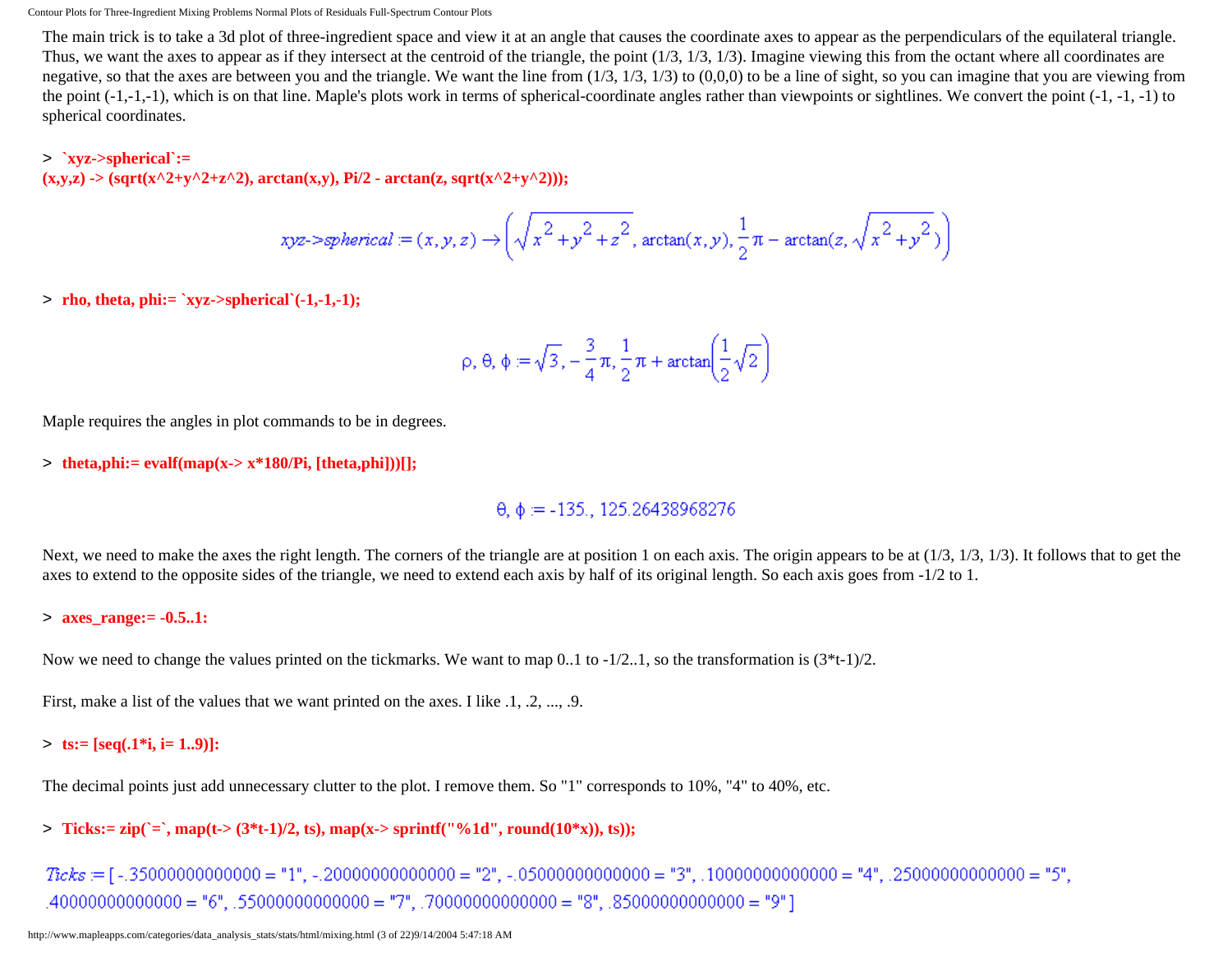Let's view the plot that we have so far.

```
> plotsetup(inline);
plot3d(1-x-y, x=0..1-y, y= 0..1
,style= wireframe
,gridstyle= triangular
,grid= [10,10]
,color= grey
,axes= normal
,orientation= [theta, phi]
,view= [axes_range $ 3]
,tickmarks= [Ticks $ 3]
,labels= [``$3]
,scaling= constrained
,projection= 1
);
```


Of course, it will appear better when it is bigger and plotted in a separate window. The above plot is just a proof-of-concept.

The grid lines in the above plot correspond to the x-y plane. We want the grid lines to correspond to the new axes. We need to take the lines  $x = constant$ ,  $y = constant$ , and  $z =$ constant and project them into the triangle. So we need a transformation that projects objects from the x-y plane up into the plane  $z = 1-x-y$ . I throw out any values not in the first octant.

#### > **Tr:= plottools[transform]**  $((x,y)$ -> map(p-> `if`(p>=0 and p<=1, p, undefined),  $[x,y,1-x-y]$ )):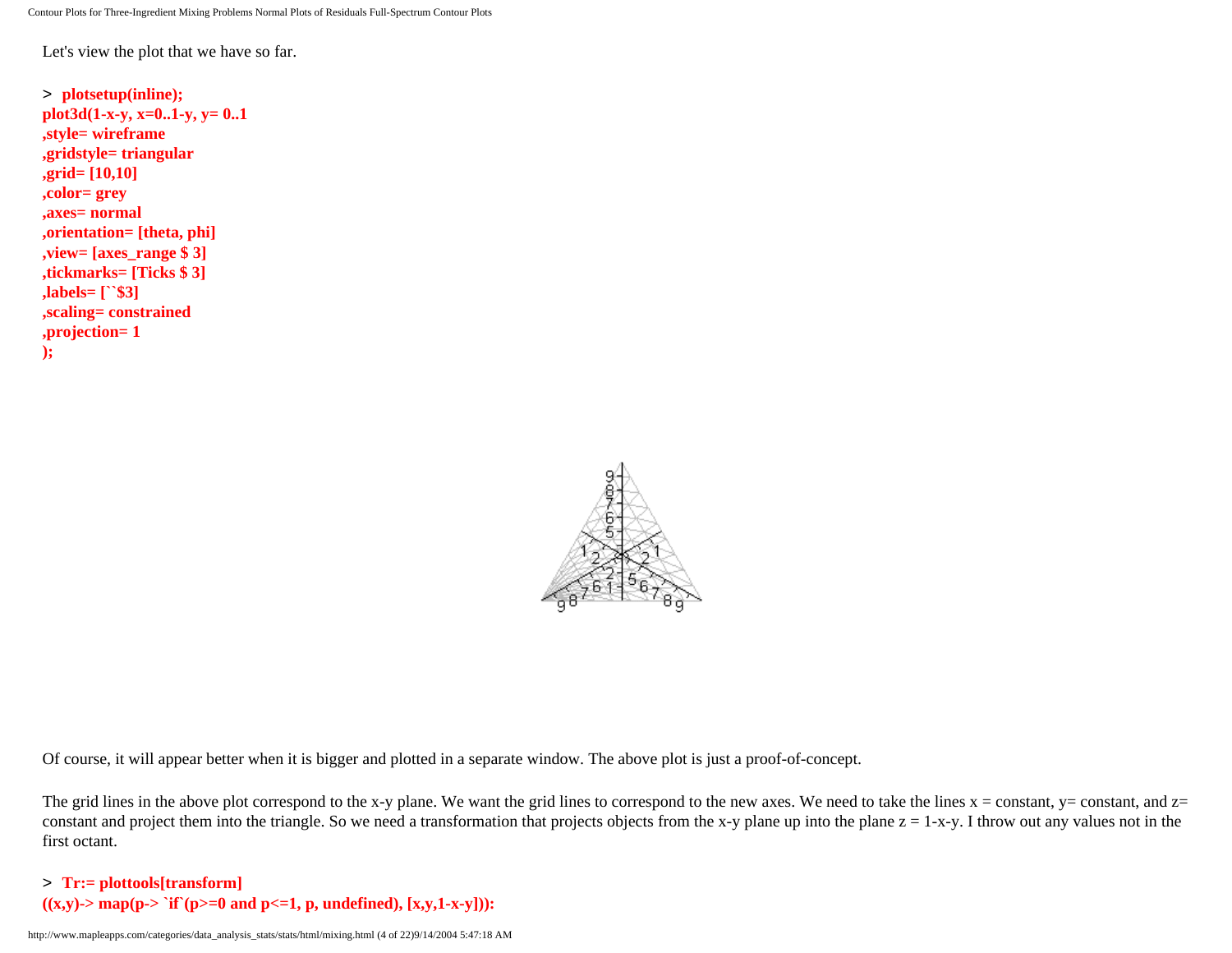```
Contour Plots for Three-Ingredient Mixing Problems Normal Plots of Residuals Full-Spectrum Contour Plots
```

```
> Triangle:= 
plots[display]
# Plot the grid lines in the x-y plane, including the lines 
# corresponding to z=constant, and project them up.
# I chose to make the grid line values the same as the tickmark values, 
# but you can choose to use greater or fewer grid lines if you want. 
([Tr(plot([map(t>[[0,t],[1-t,t]],ts)]] # y gridlines
,map(t-> [[0,1-t], [1-t,0]], ts)[] # z gridlines
,map(t-> [[t,0], [t,1-t]], ts)[] # x gridlines
] 
,color= grey
)
)
,plots[spacecurve] # The three borders.
({[[0,0,1], [0,1,0]], [[0,1,0], [1,0,0]], [[1,0,0], [0,0,1]]} 
,color= black
,thickness= 2
)
# Put axes labels at the ends of the axes. The coordinates to get the
# labels to appear at the right place outside the triangle were 
# computed with painstaking trial-and-error.
,plots[textplot3d]
({[1.0,0,.05,` X`], [-.05,1.0,.05,`Y `], [-.07,-.03,1.0,` Z `]}
,color= black
)
]
,view= [axes_range $ 3]
,orientation= [theta, phi] 
,axes=normal
,scaling= constrained
,labels= [`` $ 3]
,font= [HELVETICA,BOLD,10]
,axesfont= [TIMES,ROMAN,7]
,tickmarks= [Ticks $ 3]
,projection= 1
):
```
Let's look at what we have so far in a separate window.

#### > **plotsetup(window); print(Triangle); plotsetup(inline);**

The triangle plots give acceptable results, though somewhat small, when plotted inline.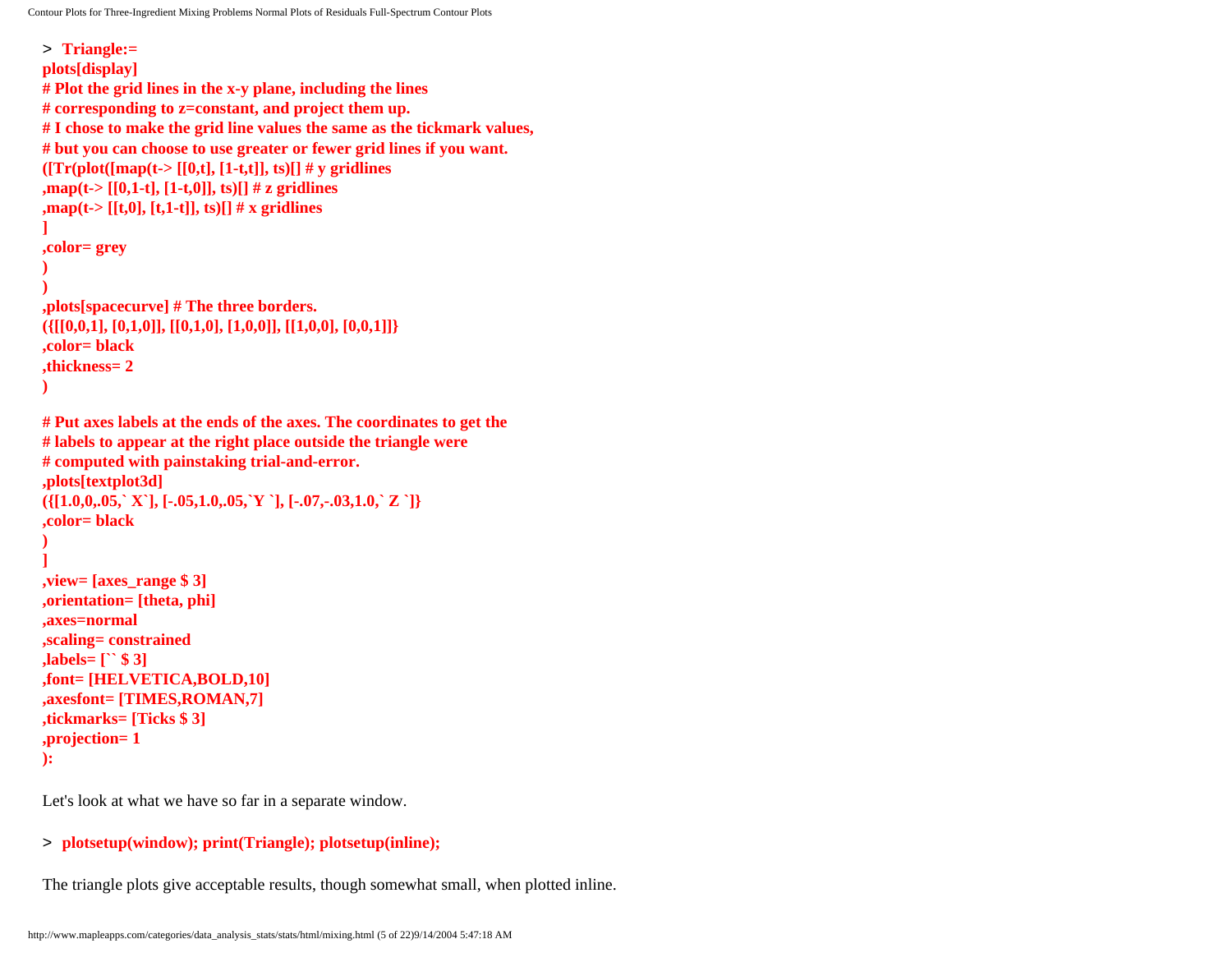> **print(Triangle);**



Now let's do a mixing problem. The following problem is from page 425 of *Applied Regression Analysis* , Norman R. Draper and Harry Smith (3rd ed., Wiley, New York, 1998).

First input the experimental design. These are the proportions of the three chemicals at which the response is measured.

- > **X1:= [1, 0, 0, .5, .5, 0, .2, .3]:**
- > **X2:= [0, 1, 0, .5, 0, .5, .6, .5]:**
- > **X3:= [0, 0, 1, 0, .5, .5, .2, .2]:**

Make a quick check that each design point adds to 1.

> **X1+X2+X3;**

# $[1, 1, 1, 1.0, 1.0, 1.0, 1.0, 1.0]$

Input the observed responses.

> **Y:= <40.9, 25.5, 28.6, 31.1, 24.9, 29.1, 27.0, 28.4>:**

Because of some chemical theory not mentioned, we have reason to believe that the response can be modeled by a quadratic function.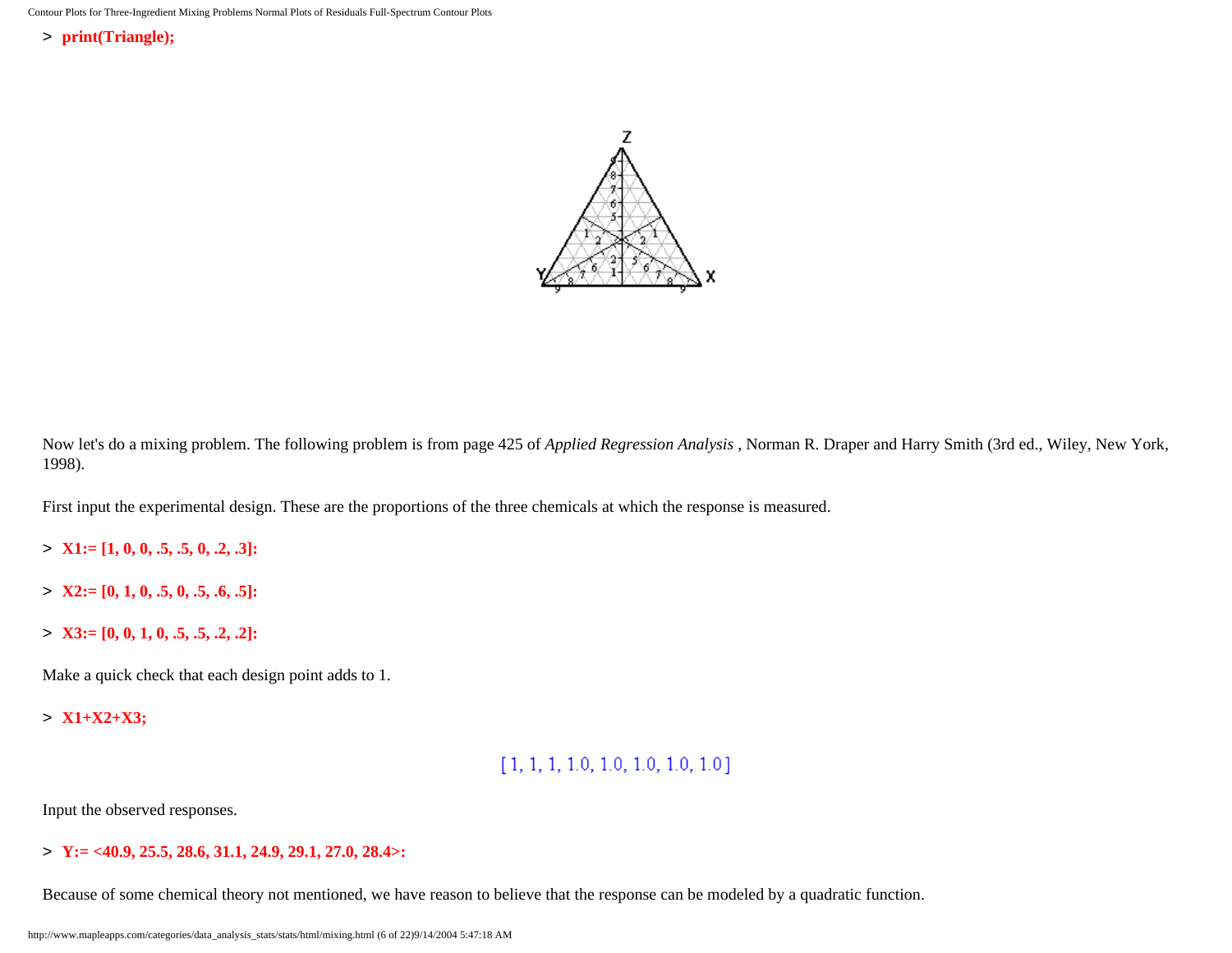> **Ypred:= x-> beta[1]\*x[1]+beta[2]\*x[2]+beta[3]\*x[3] +beta[4]\*x[1]\*x[2]+beta[5]\*x[1]\*x[3]+beta[6]\*x[2]\*x[3];**

*Ypred* := 
$$
x \rightarrow \beta_1 x_1 + \beta_2 x_2 + \beta_3 x_3 + \beta_4 x_1 x_2 + \beta_5 x_1 x_3 + \beta_6 x_2 x_3
$$

Because of the constraint  $x1+x2+x3 = 1$ , it is not necessary to include a constant term or squared terms in the above model. We'll see those terms appear later. See pages 414-415 of Draper & Smith for a complete explanation of that. In other words, if you make the substituton  $x3 = 1-x1-x2$ , then the resulting model will have all the required terms.

We now do linear least squares on the data to compute the coefficients  $\beta$ . We need to construct the predictor matrix with columns including the cross product terms.

> **X:= <<X1[]> | <X2[]> | <X3[]>**   $|\langle \text{zip}({}^*\text{X}1,\text{X}2)| \rangle| \langle \text{zip}({}^*\text{X}1,\text{X}3)| \rangle$ **| <zip(`\*`,X2,X3)[]> >:**

```
> beta:= Y&/X:
```
So our prediction function is

 $>$  **'Y(x)'** = map(evalf[5], Ypred(x));

$$
\Upsilon(x) = 40.910 \; x_1 + 25.432 \; x_2 + 28.610 \; x_3 - 8.2135 \; x_1 \; x_2 - 39.339 \; x_1 \; x_3 + 8.0016 \; x_2 \; x_3
$$

Apply the sum-to-one constraint to simplify that.

 $> \text{Y2} := \text{unapply}(\text{expand}(\text{subs}(x[3] = 1-x[1]-x[2], \text{Ypred}(x))), x);$ 

 $Y2 = x \rightarrow -27.039320883658 x_1 + 4.8239062240466 x_2 + 28.609993118667 + 23.124191443419 x_1 x_2 + 39.3393208836580471 x_12$  $-8.00162304534561208 x<sub>2</sub>2$ 

There's the constant term and the squared terms that were absent from the model.

It's a little easier to work with if we make it a function of non-subscripted variables:

> **Y2:= unapply(Y2([x,y]), x,y):**

We want to take a contour plot of that function and project it into the triangle. Now we could just get a contour plot of this function with the contourplot command. However,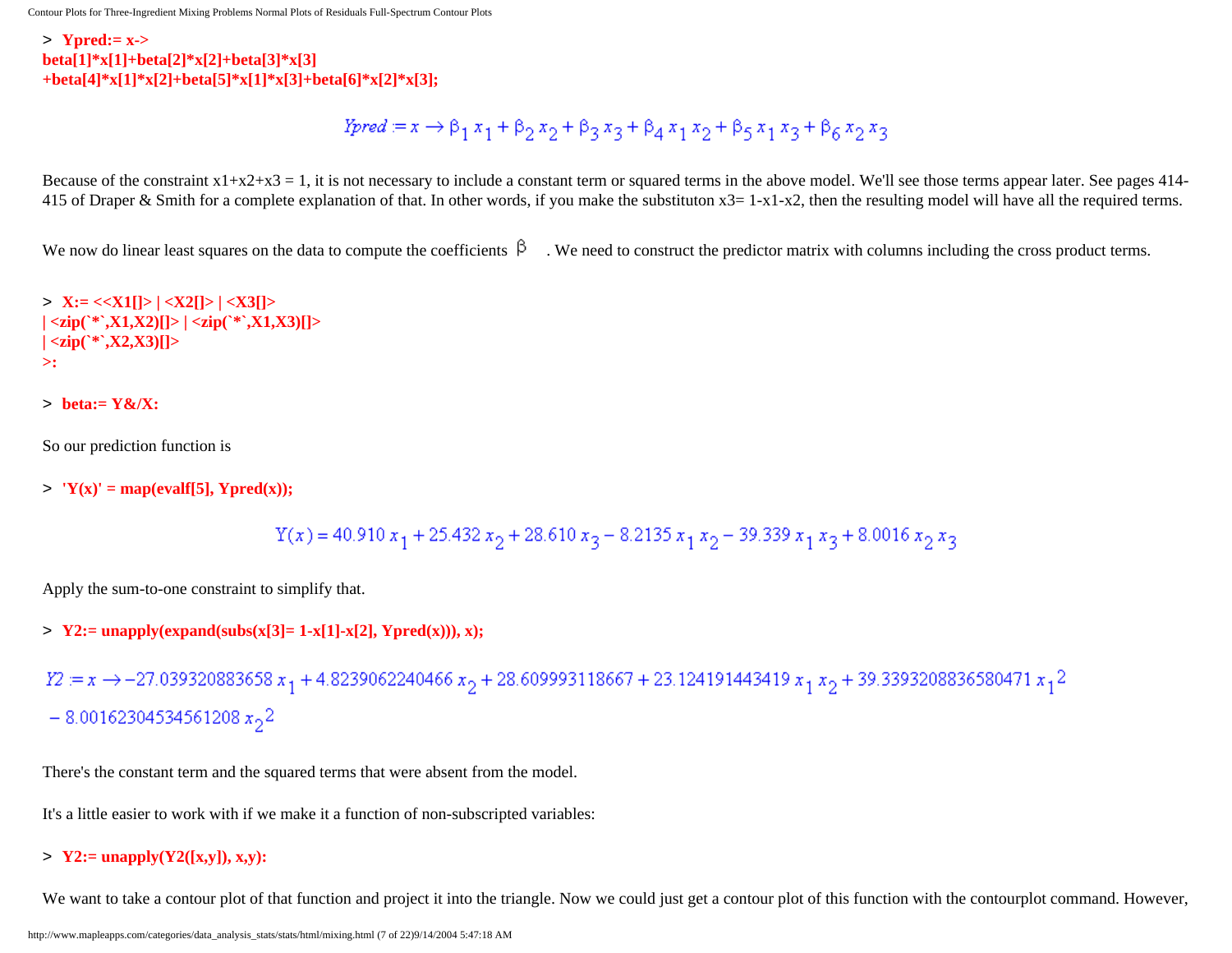the function is quadratic and it can be solved explicitly for each contour level c. This gives far more accurate results and much greater control over the colors of the contours.

Since the function is quadratic, there is a plus and a minus branch for each contour (though some of the branches will not fall into three-ingredient space).

#### $\Rightarrow$  **f:** = map(unapply, map(evalf, [solve(Y2(x,y)=c, y)]), c,x);

$$
f = [(c, x) \rightarrow .30143298407768 + 1.4449688089762 x
$$
  
+ .49989858024201 10<sup>-17</sup>  $\sqrt{.14671493630007 10^{36} - .10036499224887 10^{36} x + .28028779628056 10^{36} x^2 - .50010144033410 10^{34} c}$ ,  $(c, x)$   
 $\rightarrow .30143298407768 + 1.4449688089762 x$   
- .49989858024201 10<sup>-17</sup>  $\sqrt{.14671493630007 10^{36} - .10036499224887 10^{36} x + .28028779628056 10^{36} x^2 - .50010144033410 10^{34} c}$ 

The huge coefficients under the square root make me worry about catastrophic cancellation. Why did Maple choose to factor out that very small coefficient? I can put the coefficient back under the square root with a bit of effort.

#### > **disc, nondisc:= selectremove(patmatch, f[1](c,x), a::numeric\*b::And(polynom,Not(numeric))^(1/2));**

#### $disc, nondisc =$

aisc, nonaisc :=<br>.49989858024201 10<sup>-17</sup>  $\sqrt{.14671493630007 10^{36}}$  – .10036499224887 10<sup>36</sup> x + .28028779628056 10<sup>36</sup> x<sup>2</sup> – .50010144033410 10<sup>34</sup> c,  $.30143298407768 + 1.4449688089762 x$ 

 $>$  **disc:**= sqrt(op(1,disc)^2\*op([2,1],disc));

$$
disc := \sqrt{3.6663855790790 - 2.5081070101344 \, x + 7.0043525232706 \, x^2} - .12497464506050 \, c
$$

> **f:= [unapply(nondisc+disc, c,x), unapply(nondisc-disc, c,x)];**

 $f = [(c, x) \rightarrow .30143298407768 + 1.4449688089762 x + \sqrt{3.6663855790790 - 2.5081070101344 x + 7.0043525232706 x^2 - .12497464506050 c}$ ,<br> $(c, x) \rightarrow .30143298407768 + 1.4449688089762 x - \sqrt{3.6663855790790 - 2.5081070101344 x + 7.0043525232706 x^2 - .1$ 

That looks like a much safer function to plot. (Actually, I did it both ways, and it did not make any difference)

If we solve for x as a function of y, plot these parametrically, and overlay with the plots of f, then the gaps caused by the separate branches will disappear.

#### $>$  **g**: = map(unapply, map(evalf, [solve(Y2(x,y) = c, x)]), c,y);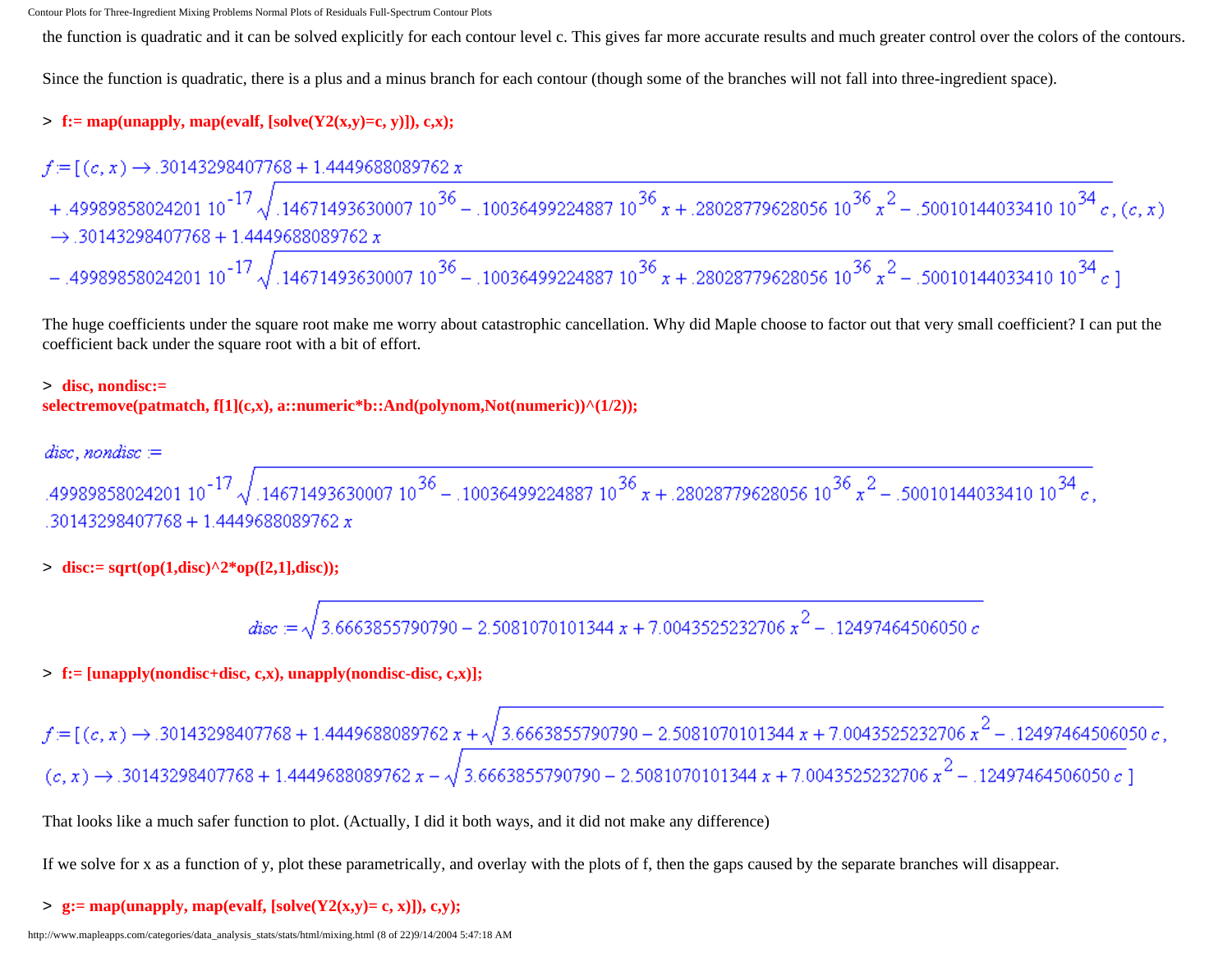$g = [(c, y) \rightarrow .34366786558955 - .29390684592404 y]$ + .10167943701493 10<sup>-17</sup>  $\sqrt{-5891978008200810^{36} - .3140002569795710^{36}y + .2802877962805610^{36}y^2 + .2458707555228610^{35}c}$ , (c,y)  $\rightarrow$  .34366786558955 - .29390684592404  $\nu$  $-$  .10167943701493 10<sup>-17</sup>  $\sqrt{-5891978008200810^{36}} - .3140002569795710^{36}$   $y + .2802877962805610^{36}$   $y^2 + .2458707555228610^{35}$   $c$  ]

#### > **disc, nondisc:= selectremove(patmatch, g[1](c,y), a::numeric\*b::And(polynom,Not(numeric))^(1/2));**

.10167943701493 10<sup>-17</sup>  $\sqrt{-5891978008200810^{36}}$  - .31400025697957 10 $^{36}$  y + .28028779628056 10 $^{36}$  y<sup>2</sup> + .24587075552286 10 $^{35}$  c, v 29390684592404. − 29390584592404.

 $>$  **disc:**= sqrt(op(1,disc)^2\*op([2,1],disc));

$$
disc:=\sqrt{-.60915439648789-.32463569411020 \, y+.28978136569512 \, y^2+.025419859253732 \, c}
$$

#### > **g:= [unapply(nondisc+disc, c,y), unapply(nondisc-disc, c,y)];**

$$
g = [(c, y) \rightarrow .34366786558955 - .29390684592404 y + \sqrt{-.60915439648789 - .32463569411020 y + .28978136569512 y^2 + .025419859253732 c,
$$
  

$$
(c, y) \rightarrow .34366786558955 - .29390684592404 y - \sqrt{-.60915439648789 - .32463569411020 y + .28978136569512 y^2 + .025419859253732 c} ]
$$

It would be useful to know the range of the predicted reponse. I could use calculus to do this, but since I have Maple available, and since I only need an estimate, I'd like to show you a different way. We "read" the range from a 3d plot.

Note how I restrict the domain in the plot command.

 $>$  **plotsetup(inline); plot3d(Y2(x,y), x= 0..1-y, y= 0..1, axes= boxed);**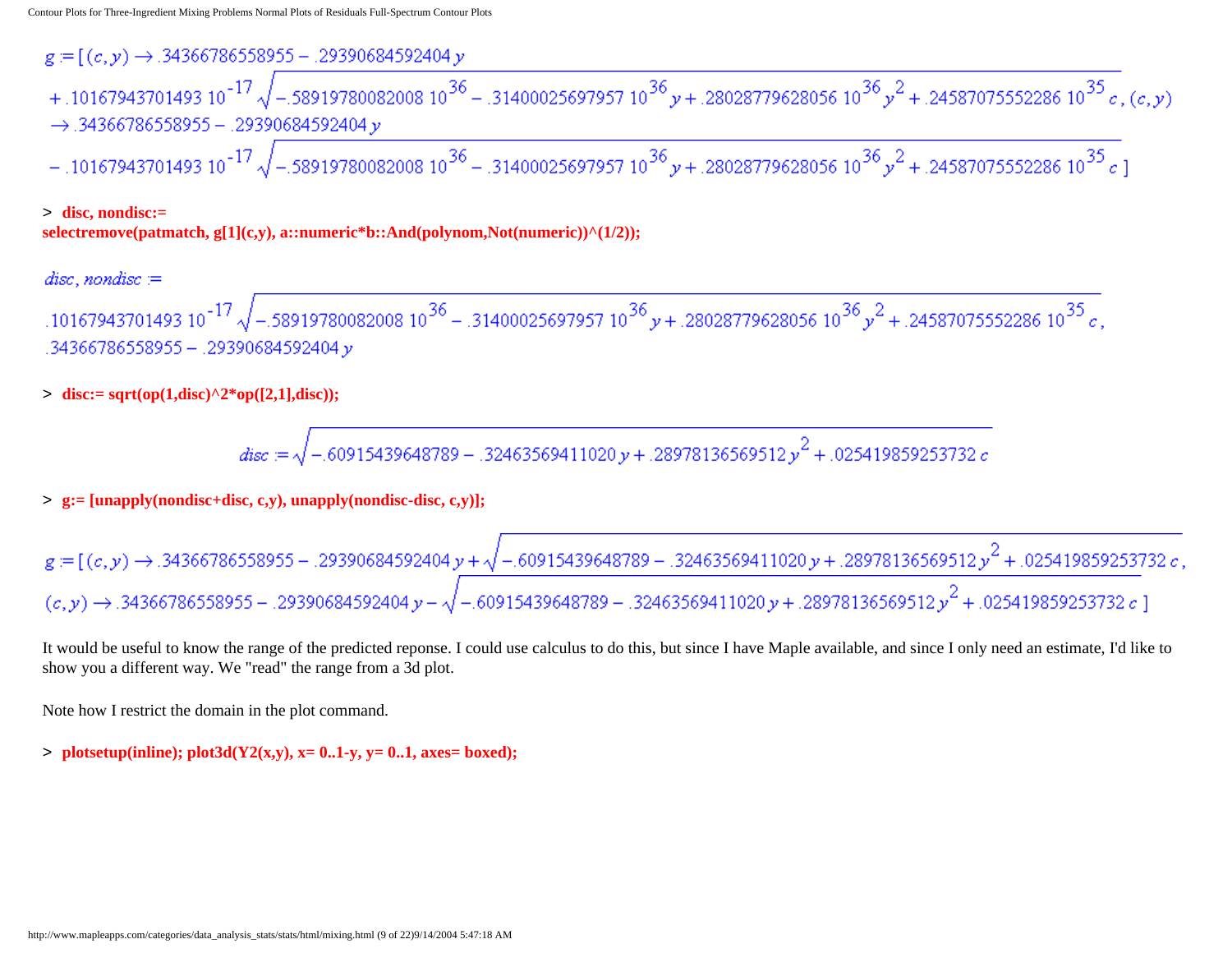

If you examine the plot and rotate it, you'll see that the z-range is roughly 24..41. Let's get Maple to compute that.

Extract the array of mesh values from the plot:

 $> A:= op([1,1], \%)$ ;

$$
A := \left[ \begin{array}{llll} 1..25 \ge 1..25 \ge 1..3 \ge 3-D \text{ Array} \\ \text{Data Type: float[8]} \\ \text{Storage: rectangular} \\ \text{Order: C_{order} \end{array} \right]
$$

The z-coordinates are the 3rd values in the 3rd dimension.

- > **Z:= map(op, &LL A[[op([2,1],A)], [op([2,2],A)], 3])[]:**
- > **Zmin:= min(Z); Zmax:= max(Z);**

 $Zmin := 23.9679218111874520$ 

#### $Zmax := 40.9099931186670176$

Choose the number of contours that you want. Forty can be done in a reasonable amount of time. (In a future worksheet, I'll show how to get hundreds of contours in a reasonable time).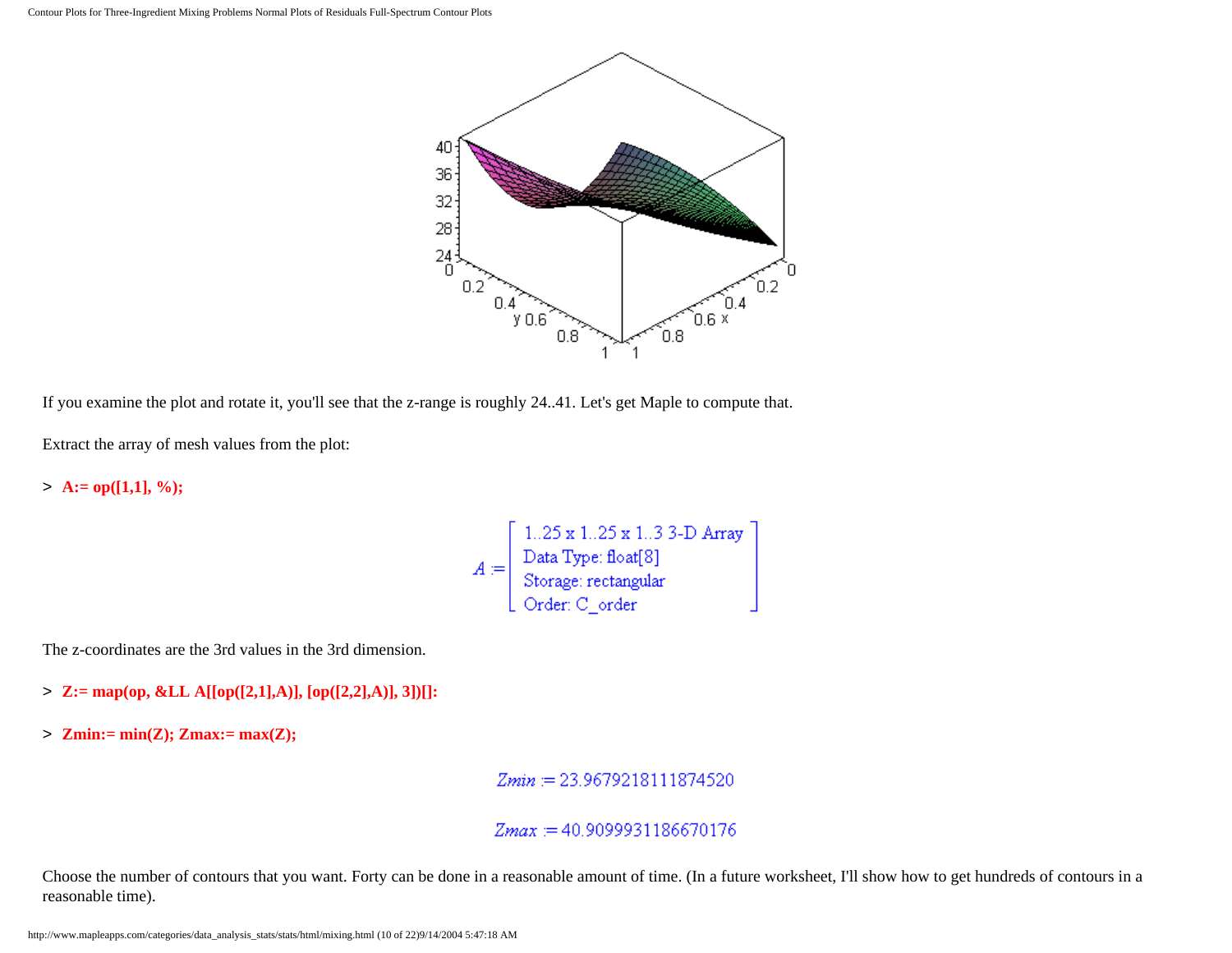> **ncontours:= 40:**

Select evenly spaced contour levels.

```
> contours:= [seq(Zmin+(Zmax-Zmin)*i/(ncontours-1), i= 0..ncontours-1)]:
```
Select a distinct color for each contour. I select my colors so that red corresponds to the lowest contour, and then they proceed through the color spectrum to violet. My function HSVspline gives a more evenly spaced and smoother distribution of colors, for the purpose of numerical encoding, than does Maple's default HSV. I will explain this in detail in a future worksheet.

```
> HSVspline:= 
unapply(spline([seq(i/24, i= 0..24)]
,[0,.03,.05,.07,.08
,.1,.13,.15,.168
,.19,.23,.27,.34
,.41,.45,.48,.503
,.52,.59,.66,.68
,.73,.8,.84,.88
]
,x
)
,x):
> Colors:=
```
**[seq(COLOR(HSV, HSVspline(i/(nops(contours)-1)), 1, 1), i= 0..nops(contours)-1)]:**

Print a legend showing the correspondence between color and contour level.

```
> plotsetup(inline);
plot(map(t-> [[0,t], [1,t]], contours)
,color= Colors
,title= `Legend: color = contour level`
,labels= [``, `Response Level`]
,labeldirections= [HORIZONTAL, VERTICAL]
,thickness= 5
,xtickmarks= 0
,axes= boxed
);
```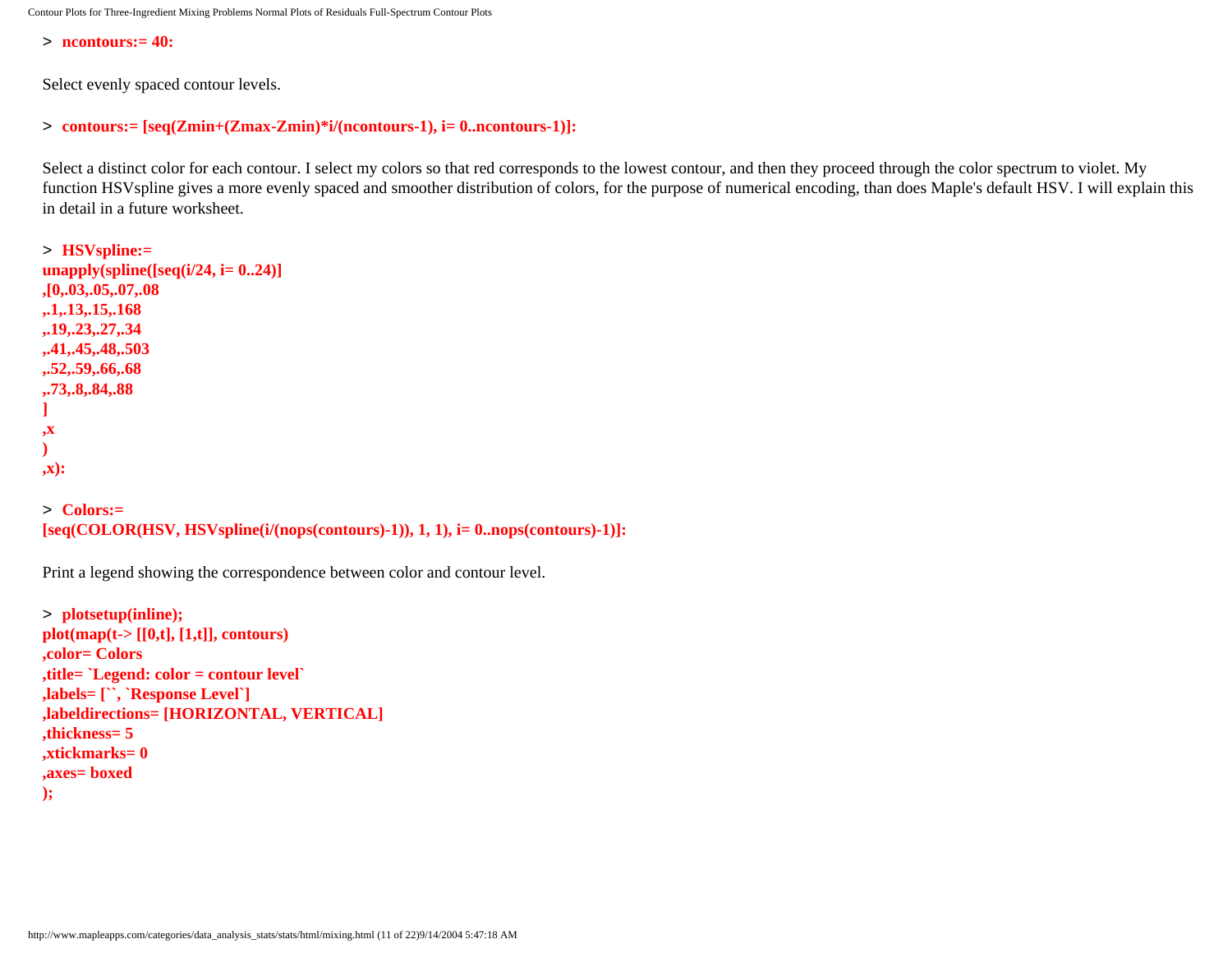

Plot the functions f and g at each contour level.

```
> P:= plot(map(c-> (map(y-> y(c,x), f)[]
,map(x-> [x(c,y), y, y= 0..1], g)[]
)
,contours
)
,x= 0..1
,color= map(C-> C$4, Colors)
,thickness= 5
):
```
Let's look at the contours in the x1-x2 plane. I cut off any portion of the plot that is above the line  $x1 + x2 = 1$ .

```
> plotsetup(inline);
plots[display]([plottools[transform]((x,y)-> `if`(x+y>1, [undefined$2], [x,y]))(P)]
,title= `Contours in the x1 - x2 plane`
,titlefont= [HELVETICA,BOLD,14]
,labels = ['X1', 'X2']
,view= [(0..1) $ 2]
,axes= frame
);
```
Legend: color = contour level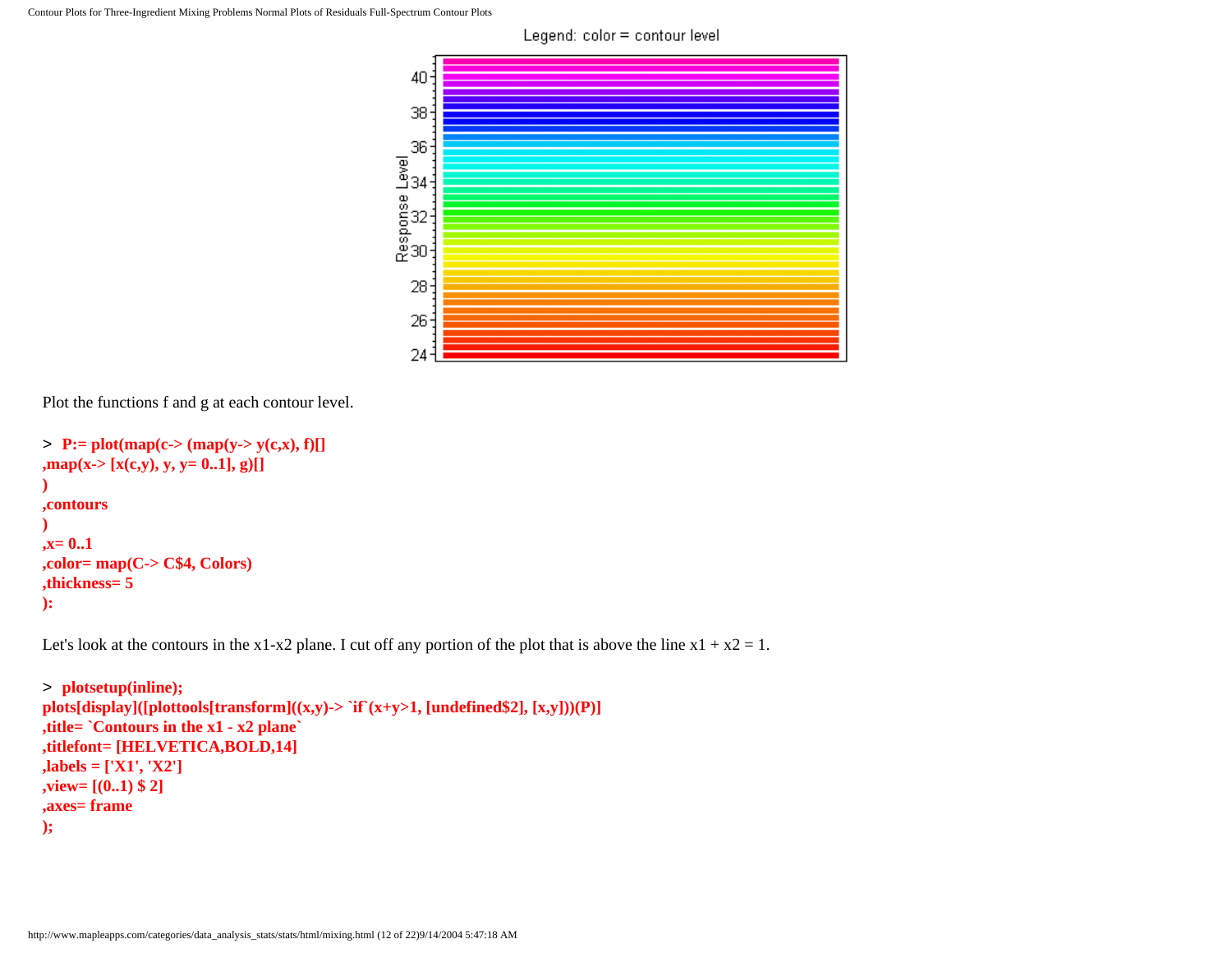

So the maximal respose is at  $x1 = 1$ , and the minimal response is at roughly  $x1 = .35$ ,  $x2 = 0$ .

Project to the triangle. This next command may take about 30 seconds, or likely more on a computer slower than what I'm using right now. In a future worksheet, I'll show some ways to speed this up.

```
> Tri_contours:= 
plots[display]
([Tr(P), Triangle]
,title = `Contours in the constrained x1,x2,x3 plane`
,titlefont= [HELVETICA,BOLD,14]
):
```
> **plotsetup(window); print(Tri\_contours); plotsetup(inline);**

We might as well look at that inline also.

> **plotsetup(inline); print(Tri\_contours);**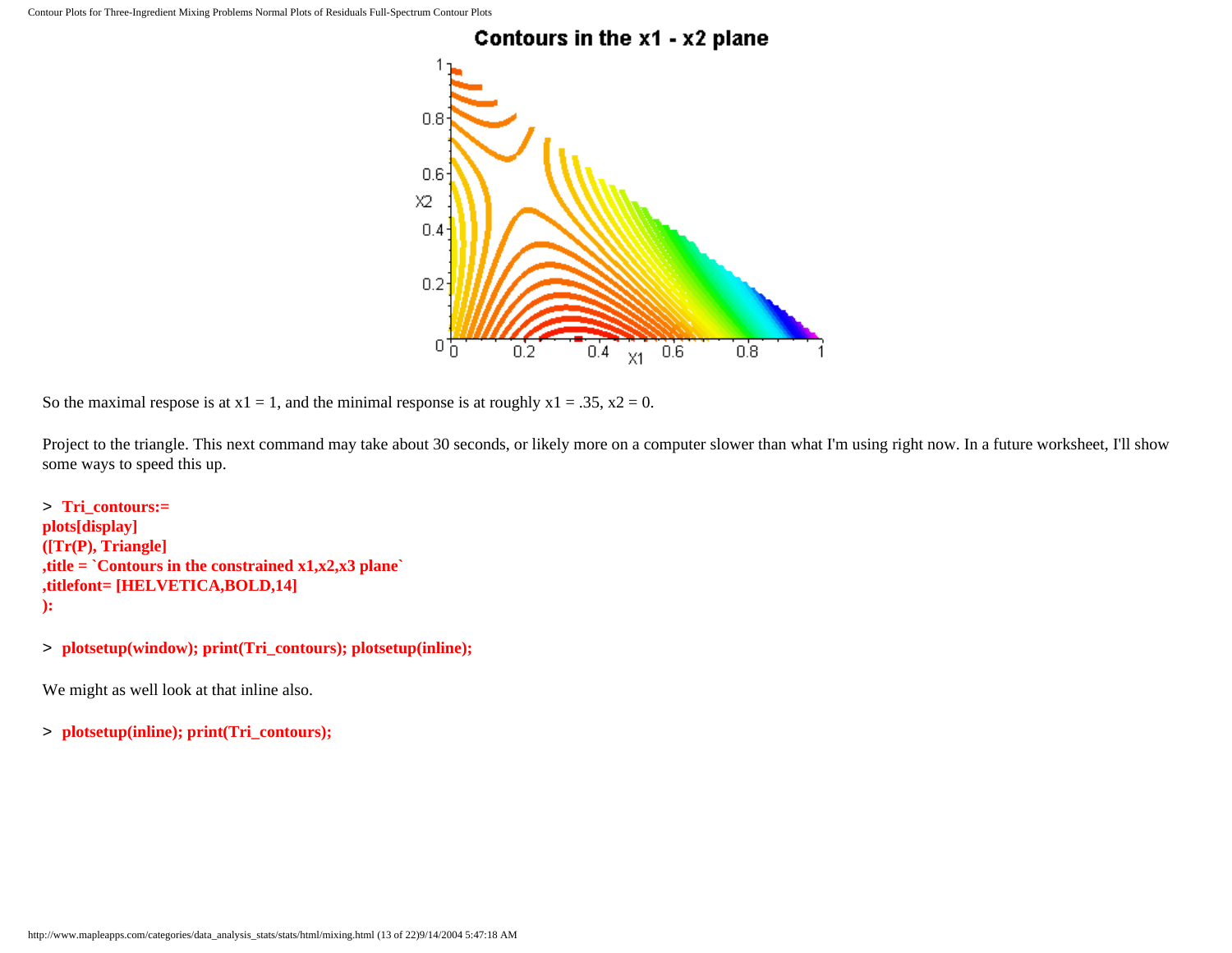# Contours in the constrained x1,x2,x3 plane



Examination of the contour plot makes it obvious that the predicted value at the centroid (1/3, 1/3, 1/3) will be between 27 and 28.

> **Ypred([1/3, 1/3, 1/3]);**

### 27.256175930100

Clearly, there is also a saddle point with a response between 27 and 28. Let's find that with calculus.

> **solve({seq(D[i](Y2)(sad[1],sad[2])=0, i= 1..2)});**

 $\{sad_2=.56013900916555, sad_1=.17903917612669\}$ 

> **assign(%);**

> **sad[3]:= 1-sad[1]-sad[2];**

$$
sad_3\!:=\!.26082181470776
$$

> **Ypred(sad);**

### 27.540473277972

Let's test the significance of the regression with an F-test. The following procedure will return the p-value of the F-test for the *overall* regression. http://www.mapleapps.com/categories/data\_analysis\_stats/stats/html/mixing.html (14 of 22)9/14/2004 5:47:18 AM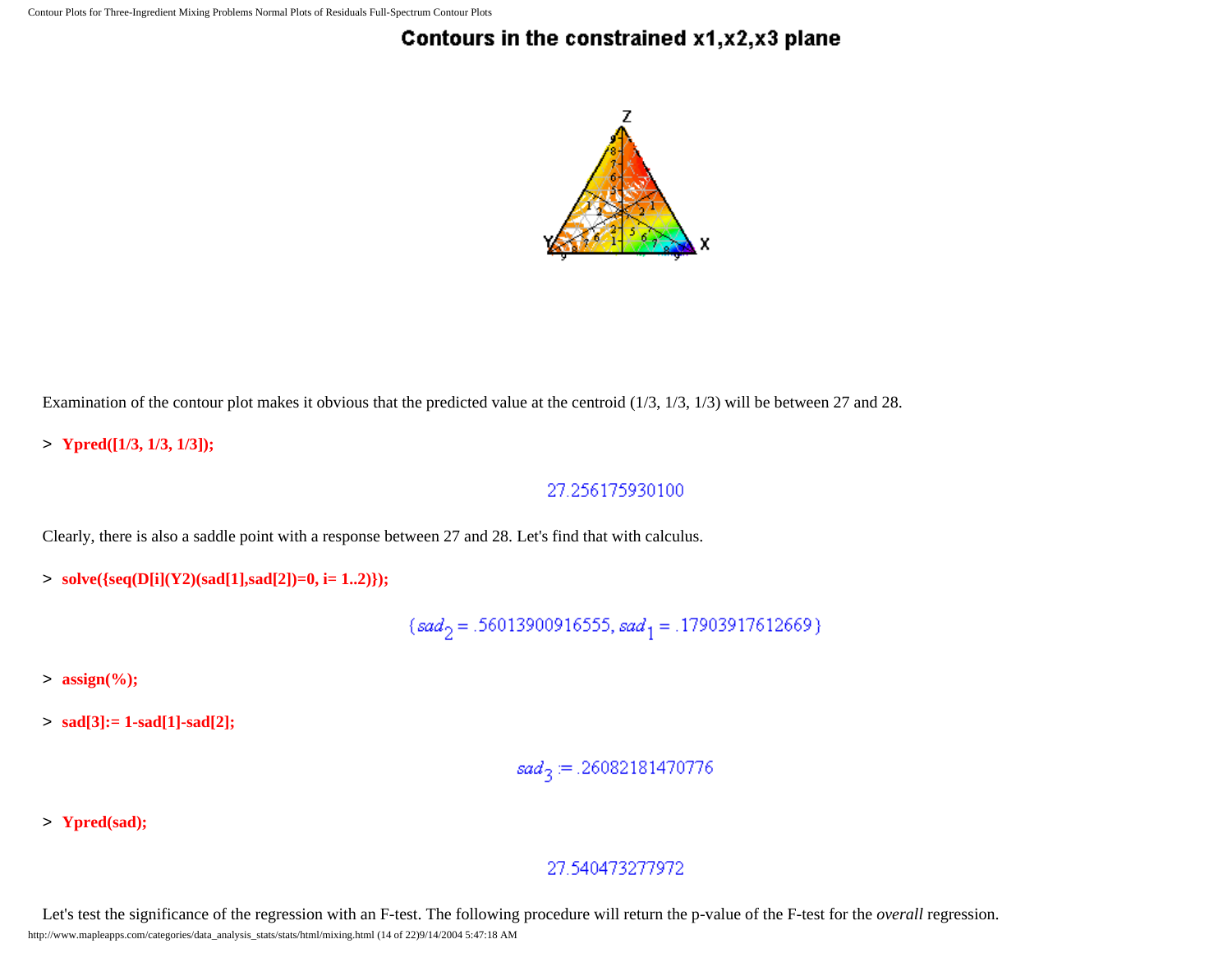> **sig\_of\_regr:= proc(X::Matrix, Y::Vector) local n,q,`Ypred'Y`; n,q:= op(1,X); `Ypred'Y`:= &T (X . Y&/X) . Y; 1 - stats[statevalf, cdf, fratio[q-1, n-q]]**  $((Ypred'Y - n*stats[describe, mean](&L Y)^2) \# SS(reg))$ **/((&T Y . Y) - `Ypred'Y`) # SS(residual) \*(n-q)/(q-1) ) end proc:**

 $>$  sig of regr(X,Y);

#### .00786891562499

A p-value of less than 1% is pretty good considering that there were only 8 data points.

It is also possible to test individually the significance of the inclusion of each term. I will explore that in a future worksheet. In this problem, there is already some unmentioned theoretical reason for assuming the stated quadratic model. We also note that all of the coefficients are of the same order of magnitude, which is evidence that they are either all significant or all insignificant, and the F-test has already excluded the latter possibility.

It is always a good idea to examine the residuals when doing regression. The residuals are the differences between the predicted and measured values. In order for significance tests to be valid, we need the residuals to be normally distributed. Because of the Central Limit Theorem, this is roughly equivalent to saying that any deviations between the measured and predicted values are due to the sum of a variety of random influences, for example, errors inherent to the measuring process. We don't want there to be any functional relationship between the error and the point at which the measurement was made.

The following procedure produces two plots. The first plot has the sorted residuals on the horizontal axis, scaled by their standard deviation. On the vertical axis is the normal score of the position number of the sorted residual, slightly scaled. Thus it is a plot of the cumulative normal probability versus the residuals. The slight scaling is required because if we allowed the maximal residual to have a cumulative probability of 1, its normal score would be infinity, and we couldn't plot it. See the comments in the code and in the text block after the code for more discussion of this scaling. This plot is called a normal plot or a normal probability plot. If the distribution is normal, this plot should be close to a straight line. I also compute the linear correlation, skewness, and kurtosis. If the distribution is normal, the correlation should be very close to 1, the skewness close to 0, and the kurtosis close to 3. I put the least squares line on the plot. I balance the horizontal axis about the mean of the residuals (which is always exactly 0) so that skewness is easier to see. I think that my normal plot is a bit more useful than MINITAB's.

The second plot is simply the predicted value versus the residuals. This plot should appear completely random. Its correlation should be extremely close to 0.

> **ResPlot:= proc(X::Matrix, Y::Vector) local n, i, res, res\_sorted, Ypred, zscore, s, x, y, res\_range ,scalefn, scaletype, opts ; Ypred:= X . Y&/X; res:= Y - Ypred;**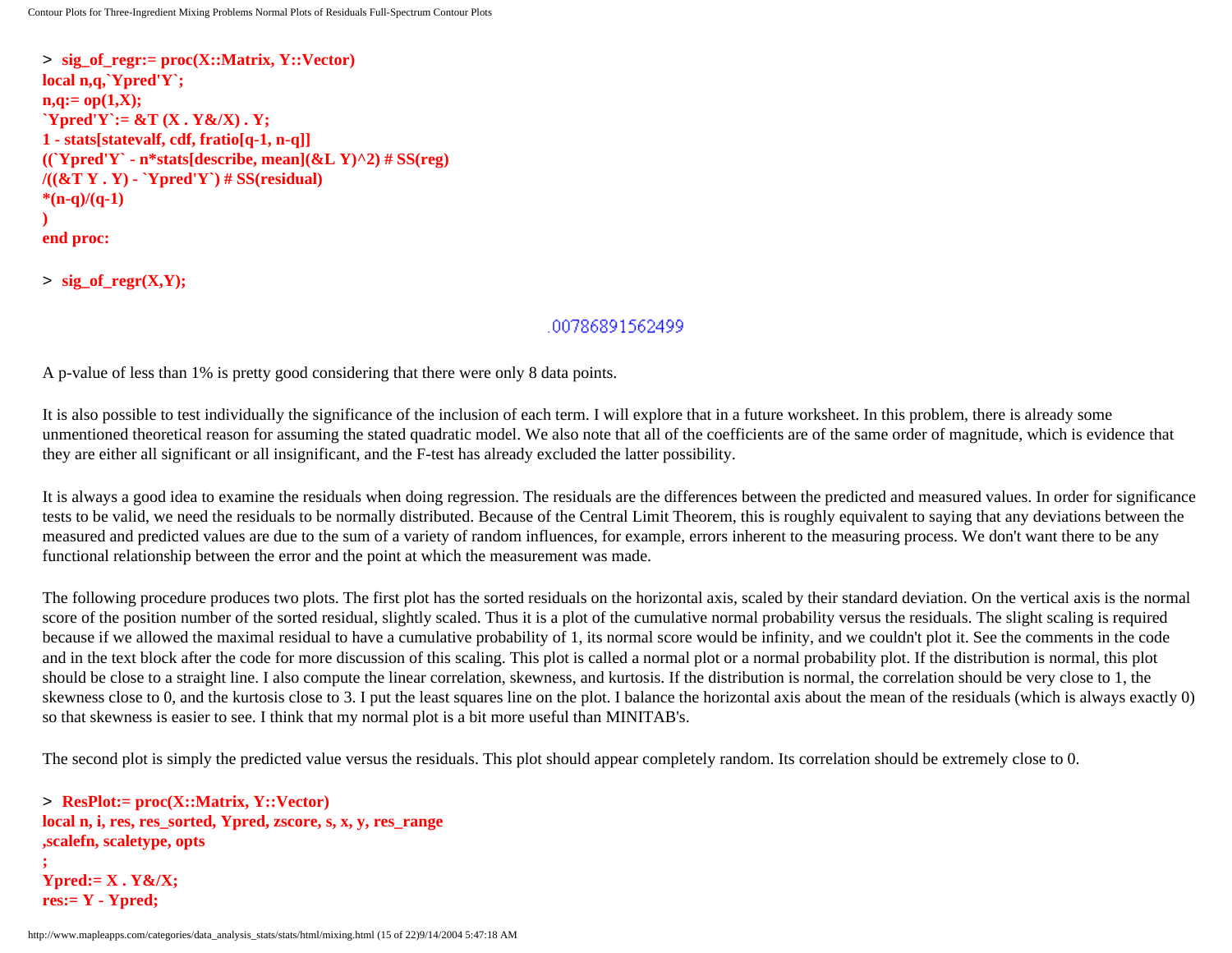**res\_sorted:= sort(&L res);**

```
# Scale by the standard deviation.
# Note: I consider the residuals to be an entire population rather than a sample;
# I am not sure which approach is more valid.
s:= stats[describe, standarddeviation[0]](res_sorted);
res_sorted:= map(x -> x/s, \text{res} \text{ sorted});# Compute the zero-centered range, and stretch it by 10% to unclutter the plot. 
res_range:= 1.1*max(abs(res-sorted[1]), abs(res-sorted[-1]):# There are several ways of scaling the zscores. By default, I choose the
# modified Kaplan-Meier estimate for complete samples, which is recommended
# by Draper & Smith (ibid, p. 71)
opts:= [args[3..-1]];
if not hasoption(opts, 'scale'={name, procedure}, 'scaletype', 'opts') then 
scaletype:= '`modified Kaplan-Meier`'
fi;
if scaletype = 'BMDP' then scalefn:= (i,n)-> (i-1/3)/(n+1/3)elif scaletype = '`MINITAB default`' then scalefn:= (i,n)->(i-.375)/(n+.25)elif scaletype = '`modified Kaplan-Meier`' then scalefn:= (i,n)-> (i-.5)/n
elif scaletype = '`Herd-Johnson`' then scalefn:= (i,n)->i/(n+1)elif scaletype::procedure then scalefn:= scaletype
else error `Unknown scale; use functional form`
fi;
n:= nops(res_sorted); 
zscore:= [seq(stats[statevalf, icdf, normald](scalefn(i,n)), i= 1..n)];
print();
print
(plot([zip((x,y) -> [x,y], res_sorted, zscore)
,rhs(stats[fit, leastsquare[[x,y]]]([res_sorted, zscore]))
]
,x= -res_range..res_range
,'color'= ['red', 'black']
,'title'= `Normal plot of residuals`
,'labels'= [`standardized residuals`, 'nscore']
,'labeldirections'= ['HORIZONTAL', 'VERTICAL']
,'style'= ['point', 'line']
,'symbol'= 'box'
,'symbolsize'= 15
,'axes'= 'normal'
,opts[]
)
);
print(`Linear correlation of normal plot `
```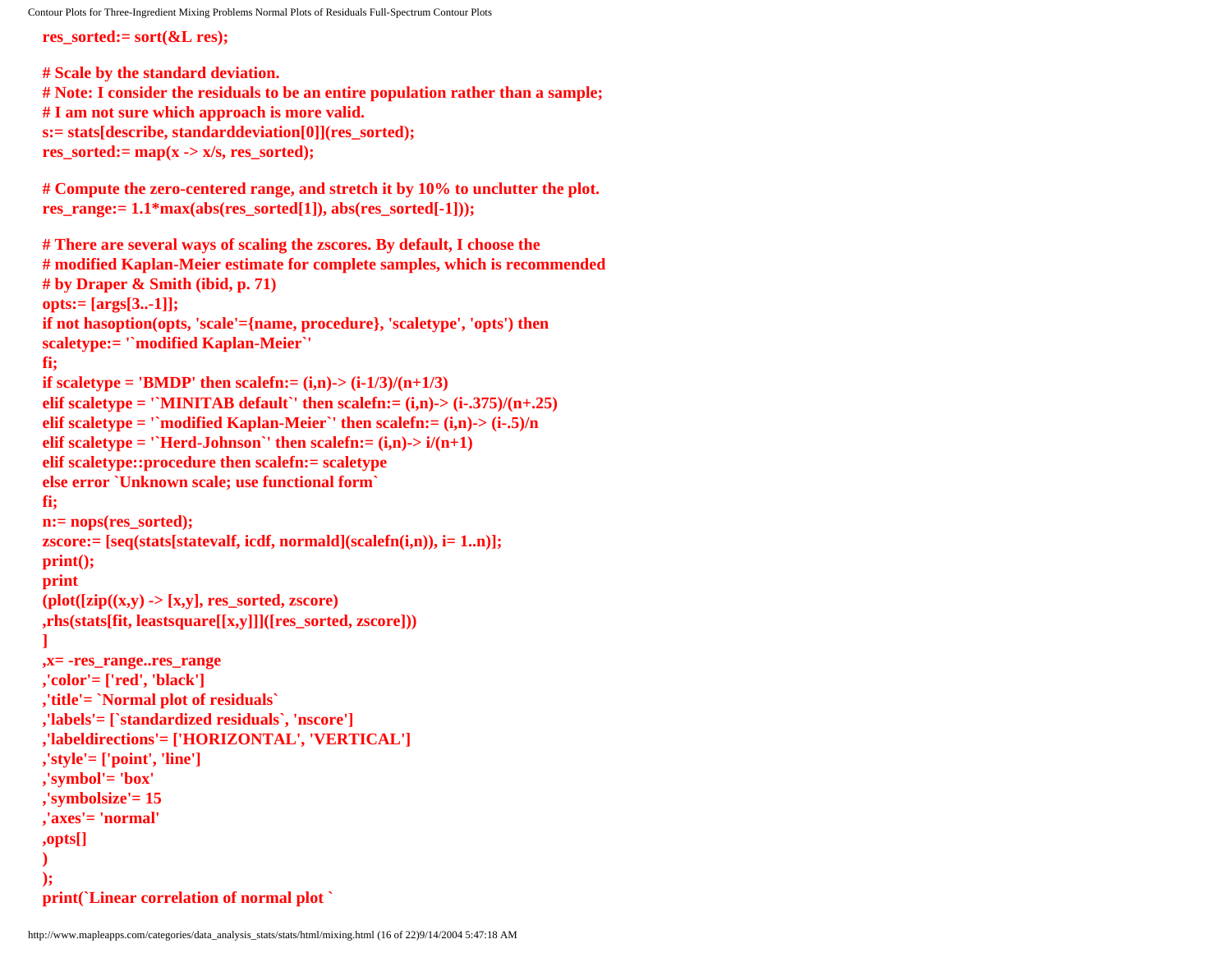```
= stats[describe, linearcorrelation](res_sorted, zscore)
);
print(`Skewness and kurtosis of residuals `
= evalf[5](stats[describe, skewness[0]](res_sorted))
,evalf[5](stats[describe, kurtosis[0]](res_sorted))
);
print(`\n`);
print
(plot(&LL <res | Ypred>
,-res_range*s..res_range*s
,'title' = `Predicted response vs resdiuals`
,'labels'= ['residual', 'response']
,'labeldirections'= ['HORIZONTAL', 'VERTICAL']
,'style'= 'point'
,'symbol'= 'box'
,'symbolsize'= 15 
,'axes'= 'normal'
,opts[]
)
);
print(`Linear correlation of the response-vs-residual plot `
= stats[describe, linearcorrelation](&L res, &L Ypred)
);
end proc:
```
The possible scales in the next command are `modified Kaplan-Meier`, 'BMDP', `MINITAB default`, and `Herd-Johnson`. The default is `modified Kaplan-Meier`. You can also input your own scale as a function  $f(i,n)$  of positive integer arguments with  $i \leq n$  that returns a number in the open interval (0,1). For fixed n, it should be a strictly increasing function of i. The purpose is to approximate the true cumulative probability of the finite set of sorted values, which is i/n with i the position number and n the total number, but avoid the values 0 and 1. The precoded scales are

`modified Kaplan-Meier` (i-0.5)/n (my default)

`BMDP`  $(i-1/3)/(n+1/3)$ 

`MINITAB default`  $(i-3/8)/(n+1/4)$ 

`Herd-Johnson`  $i/(n+1)$ .

> **plotsetup(inline); ResPlot(X,Y, scale= `MINITAB default`);**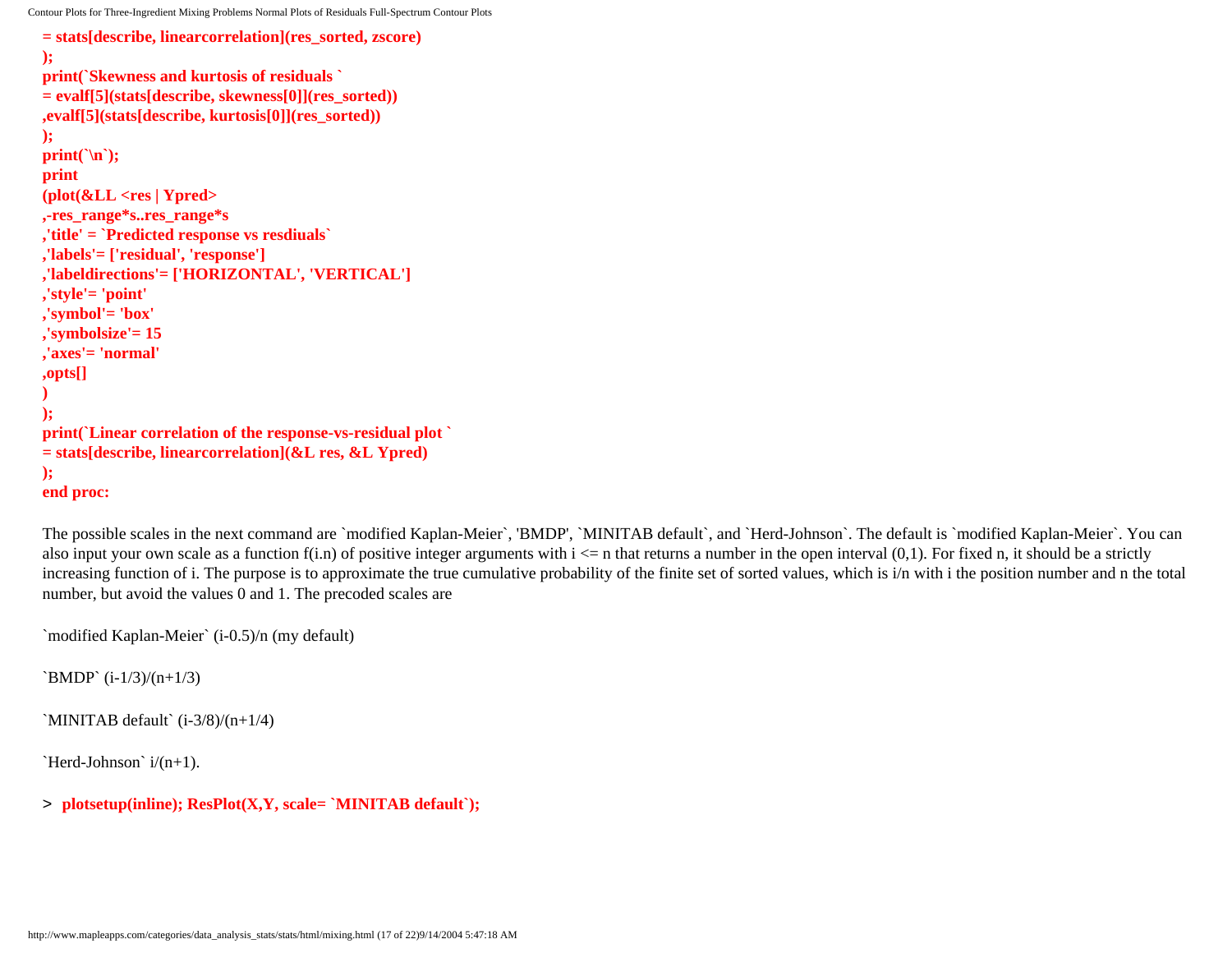

Linear correlation of normal plot  $= .88229647004220$ 

Skewness and kurtosis of residuals =  $-.45425, 3.9301$ 

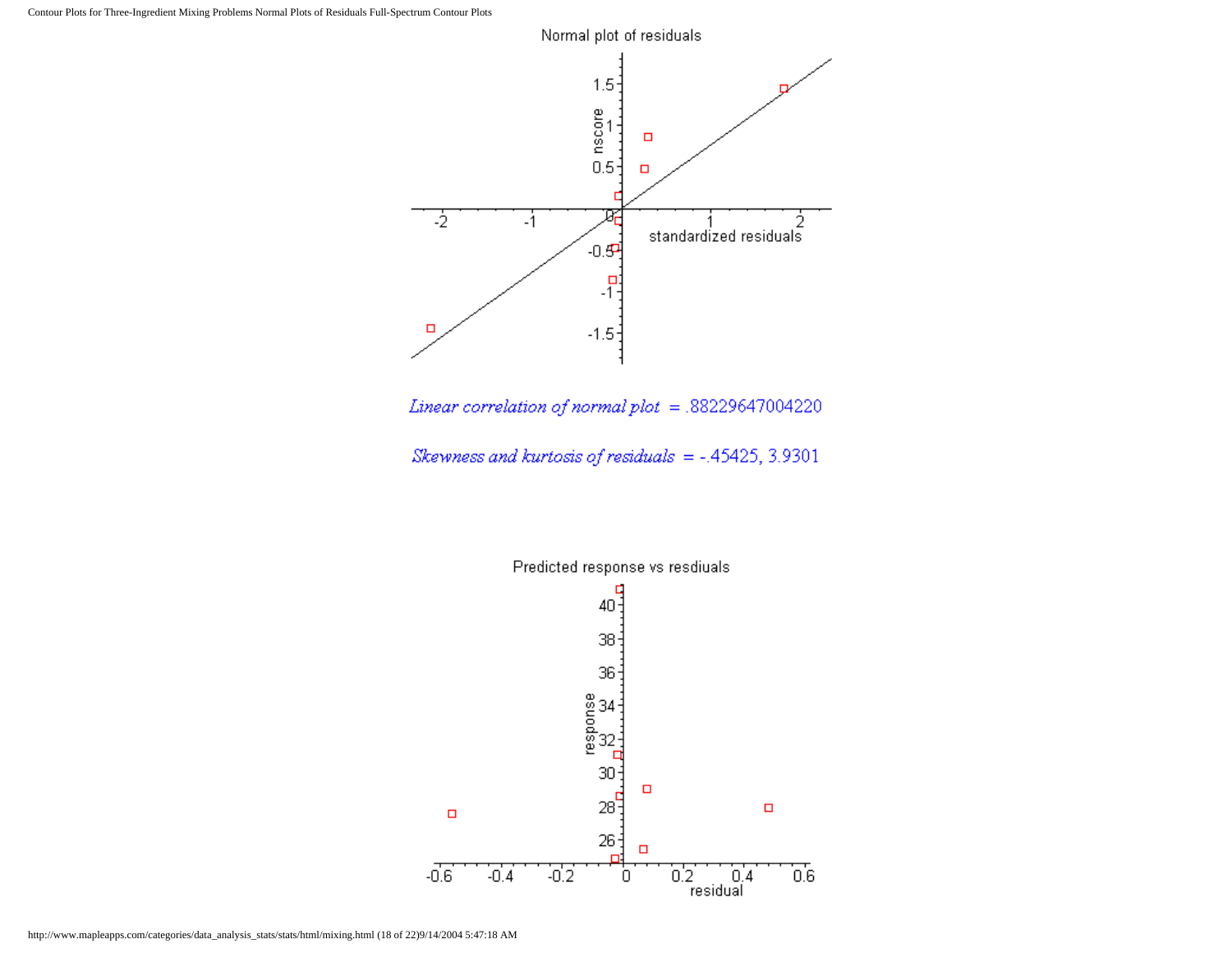# *Linear correlation of the response-vs-residual plot* = .12015828720326  $10^{-13}$

There are two outliers and the other 6 residuals are very close to zero. The two outliers are close to 2 standard deviations from the mean of the residuals (seen from the horizontal axis of the first plot), so they are not too bad. But it is likely that they had a major impact on the values of the coefficients. On the other hand, we see from the second plot that the most deviant residual is only about 2% of its corresponding predicted value.

If you find the position of the axes annoying, you could say ResPlot(X,Y, axes= frame). I find that the centered axes let me quickly assess the balance of the residuals.

Let's find the those outlying residuals. The following procedure will sort the residuals are find the positions in the original data to which they correspond.

```
> SortRes:= proc(X::Matrix, Y::Vector)
local res, i;
res:= &L (Y - X . Y&/X);
res:= [seq([i,res[i]], i= 1..nops(res))];
Matrix
(sort(res, (p,q) \rightarrow evalb(abs(p[2]) > abs(q[2]))[1..`if`(nargs=3, args[3], op([1,1],X))]
)
end proc:
```
> **SortRes(X,Y);**

-.564364188595970262 481088199701023456 8  $\overline{6}$ 0784595306456594700 0677237026315218316  $\overline{2}$ 5 -.0251628977528781661 -.0177581092945366948 4 -.00999311866740271172  $-00999311866737429000$ 

So the outliers correspond to the 7th and 8th design points.

My procedure SortRes can also just list the top few residuals

> **SortRes(X,Y,2);**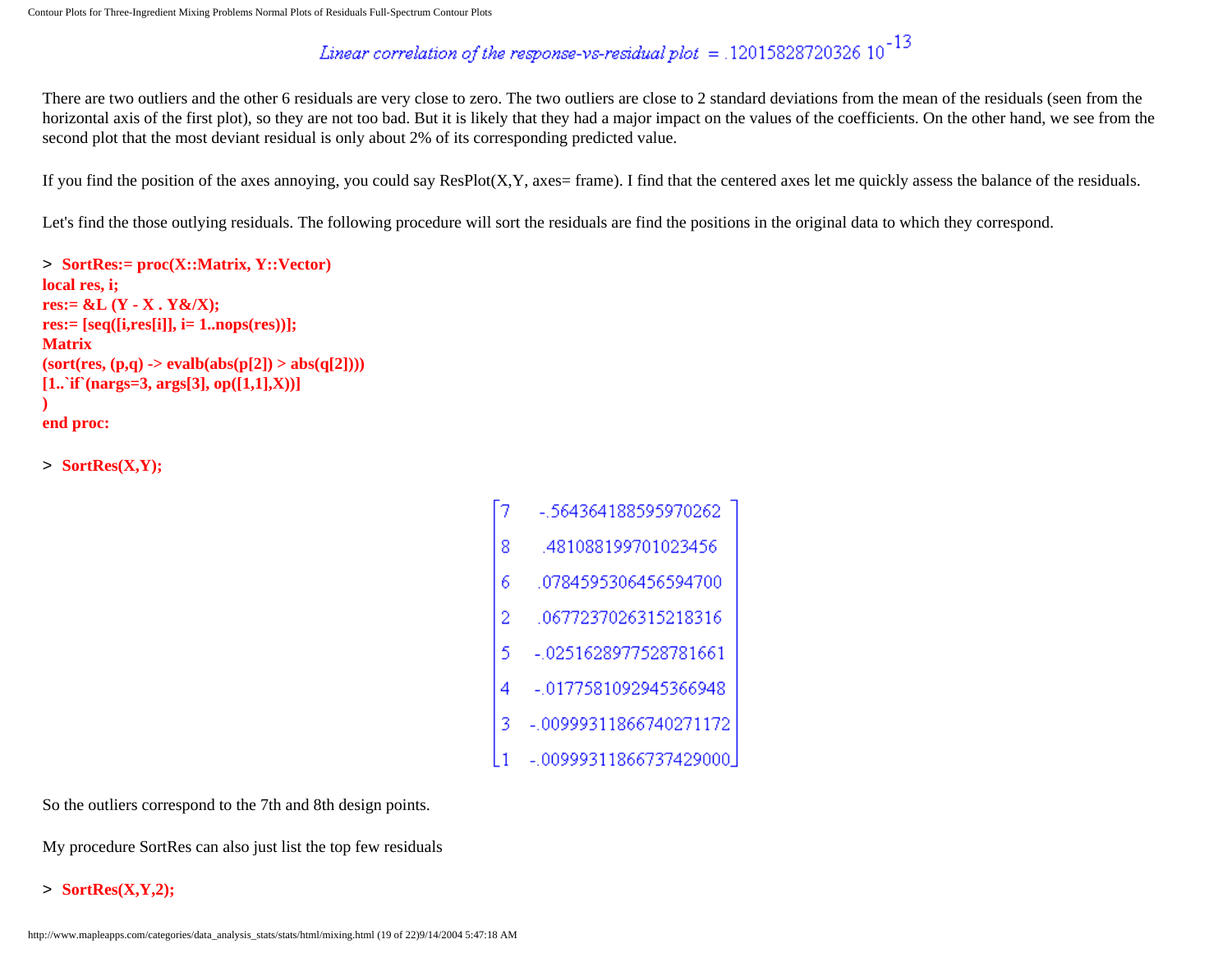

Select the corresponding design points from the data X.

#### > **outliers:= &LL X[&L %[[1..-1], 1], [1..3]];**

# *outliers*  $:= [[.2, .6, .2], [.3, .5, .2]]$

It is interesting to note that those two points are very close to the saddle point. But also note that these are the only two design points in the interior of the triangle, and they are close to each other. They are the only two that use all three ingredients. It might be reasonable to suspect that the error in the measuring equipment changes when all three ingredients are used, or that some other factor comes into play. These points need to be investigated further.

Let's redo the regression without the outliers, just to see "what if". You shouldn't disregard outliers without some good physical reason, but it is trivial to redo the regression without them.

#### > **beta2:= Y[1..6] &/ X[[1..6],[1..-1]];**

| $\beta 2 =$ | 40.899999999999986   |  |
|-------------|----------------------|--|
|             | 25.499999999999966   |  |
|             | 28.600000000000050   |  |
|             | -8.3999999999998080  |  |
|             | -39.4000000000000057 |  |
|             | 8.2000000000001526   |  |

Compare with the original  $\beta$ .

> **beta;**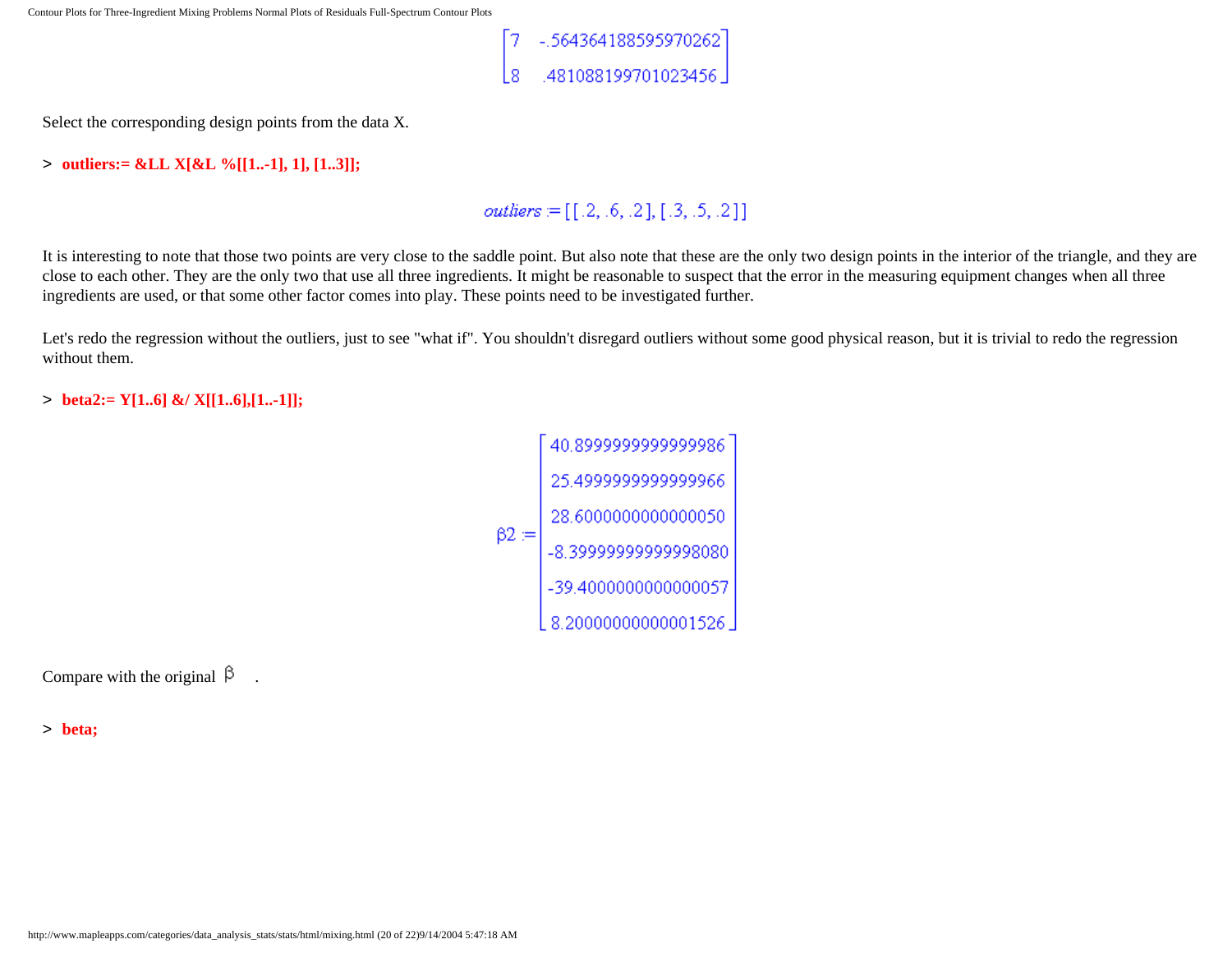| 40.9099931186673728  |
|----------------------|
| 25.4322762973684782  |
| 28.6099931186674042  |
| -8.21350639489354783 |
| -39.3393208836580471 |
| 8.00162304534561208  |

The removal of the outliers did not make a big difference, which provides some more evidence that the original regression was significant. But we cannot analyze this any further (by means that I know of), because in this latter regression we are finding 6 coefficients with only 6 data points. The residuals are necessarily 0 (up to round-off error).

> **&L (Y - X.beta2)[1..6];**

```
[0., .355271367880050094 10^{-14}, -.355271367880050094 10^{-14}, 0., 0., -.355271367880050094 10^{-14}]
```
Let's add the saddle point, outliers, and extrema to the contour plot.

```
> plotsetup(window);
plots[display]
([Tri_contours
,plots[pointplot3d](outliers, symbol= CROSS, symbolsize= 15, color= red)
,plots[pointplot3d](&L sad, symbol= CIRCLE, color= blue)
,plots[textplot3d]([[1,0,0,`Max`], [.35,0,.65, `Min`]])
]
,title= `Contours, saddle, outliers, and extrema`
,titlefont= [HELVETICA,BOLD,14]
);
plotsetup(inline);
```
Look at it inline also.

> **%;**